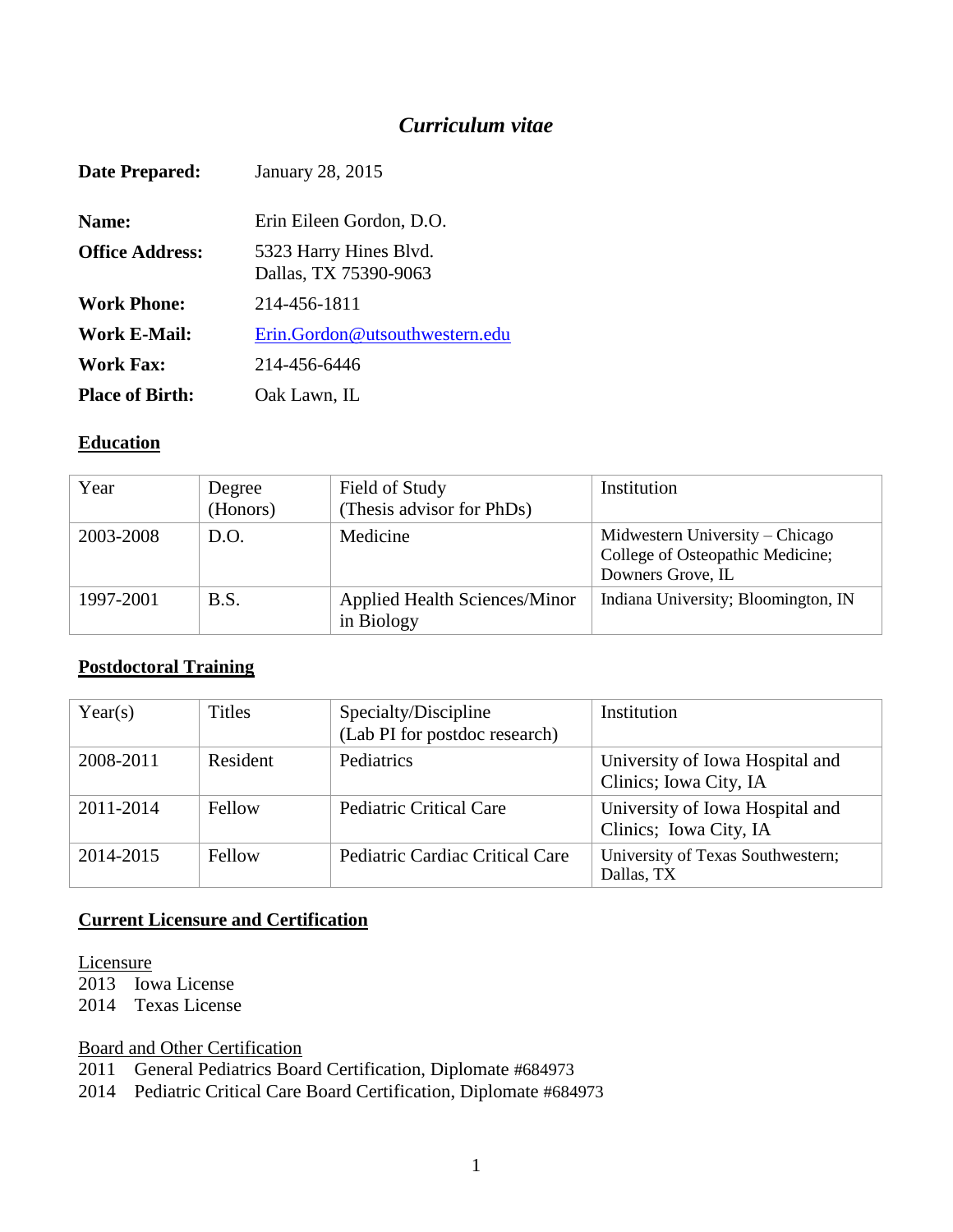## **Faculty Academic Appointments**

| Year(s)       | Academic Title              | Department               | <b>Academic Institution</b>                   |  |
|---------------|-----------------------------|--------------------------|-----------------------------------------------|--|
| 2014- Present | Instructor of<br>Pediatrics | Pediatrics/Critical Care | UT Southwestern Medical Center,<br>Dallas, TX |  |

### **Appointments at Hospitals/Affiliated Institutions**

| <b>Past</b>  |                                   |                          |                                               |
|--------------|-----------------------------------|--------------------------|-----------------------------------------------|
| Year(s)      | <b>Position Title</b>             | Department/Division      | Institution                                   |
| 2001-2003    | <b>Patient Care</b><br>Technician | Cardiology               | Central DuPage Hospital,<br>Winfield, IL      |
| Current      |                                   |                          |                                               |
| Year(s)      | <b>Position Title</b>             | Department/Division      | Institution                                   |
| 2014-Present | Instructor of<br>Pediatrics       | Pediatrics/Critical Care | UT Southwestern Medical<br>Center, Dallas, TX |

#### **Professional Societies**

| Dates | Society Name, member                      |
|-------|-------------------------------------------|
| 2011  | Society of Critical Care Medicine, Member |
| 2008  | American Academy of Pediatrics, Member    |
| 2003  | American Osteopathic Association, Member  |

#### **Grant Support**

| Past: | Grantor: T32HL07121                                                                                    |
|-------|--------------------------------------------------------------------------------------------------------|
|       | Title of Project: Hyperglycemia Rapidly Induces Fetal Cardiac Hypertrophy                              |
|       | Role (Principal Investigator, Co-Investigator): Principal Investigator                                 |
|       | Total amount of award (if multi-year) and dates (direct costs only): \$65,0000, 7/1/2013-<br>6/30/2014 |
|       |                                                                                                        |

| Past: | Grantor: Children's Miracle Network Research Grant                                                  |
|-------|-----------------------------------------------------------------------------------------------------|
|       | Title of Project: Hyperglycemia Rapidly Induces Fetal Cardiac Hypertrophy                           |
|       | Role (Principal Investigator, Co-Investigator): Principal Investigator                              |
|       | Total amount of award (if multi-year) and dates (direct costs only): \$5000, 7/1/2013-<br>6/30/2014 |
|       |                                                                                                     |
|       | Grantor: T32HL07121                                                                                 |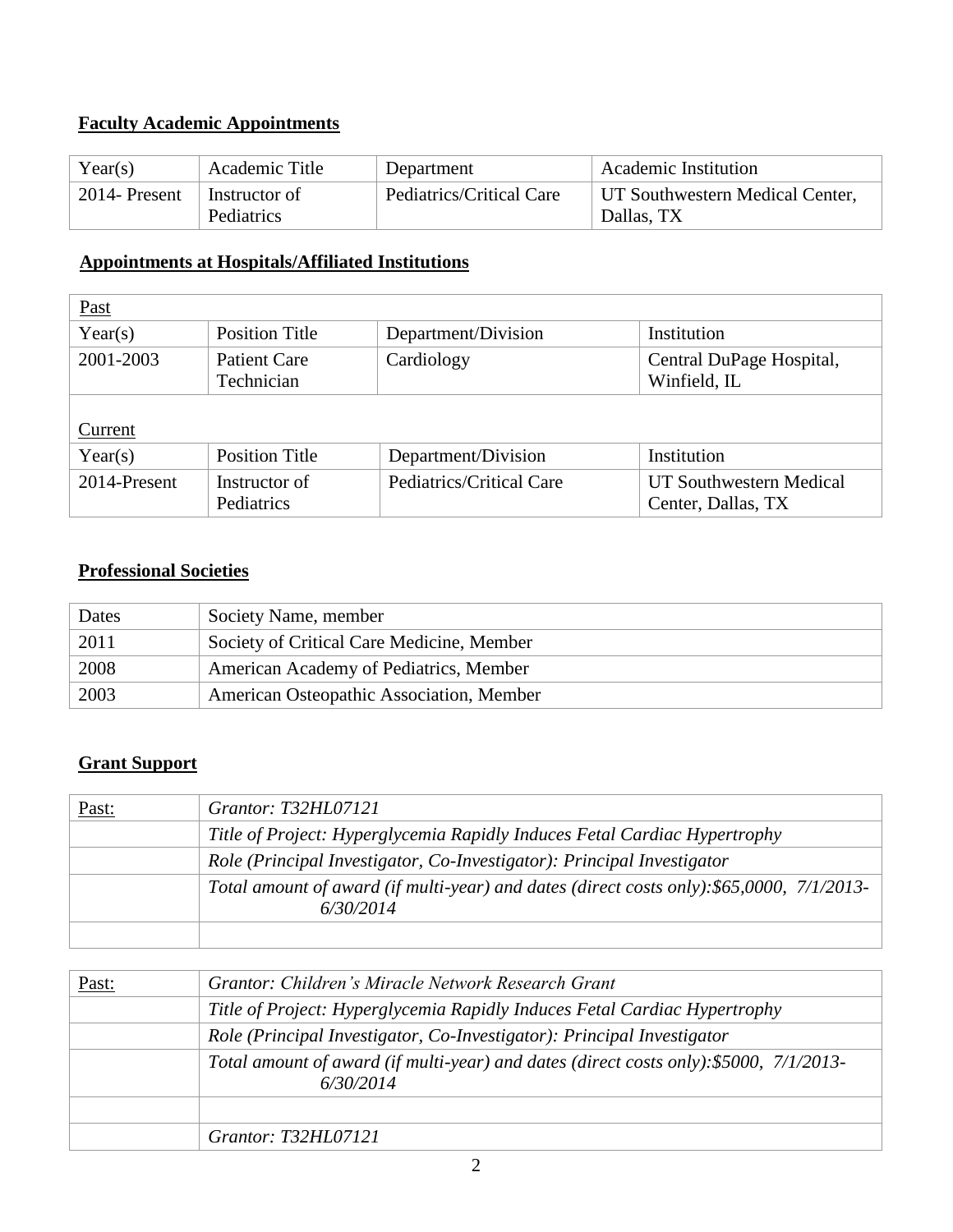| Title of Project: Hyperglycemia Rapidly Induces Fetal Cardiac Hypertrophy                             |
|-------------------------------------------------------------------------------------------------------|
| Role (Principal Investigator, Co-Investigator): Principal Investigator                                |
| Total amount of award (if multi-year) and dates (direct costs only): \$65,000, 7/1/2012-<br>6/30/2013 |
|                                                                                                       |
| Grantor: Children's Miracle Network Research Grant                                                    |
| Title of Project: Hyperglycemia Rapidly Induces Fetal Cardiac Hypertrophy                             |
| Role (Principal Investigator, Co-Investigator): Principal Investigator                                |
| Total amount of award (if multi-year) and dates (direct costs only): \$5,000, 7/1/2012-<br>6/30/2013  |

### **Invited Lectures**

| Year(s)            | Title                                                                                                                                                                                                            | Location                         |
|--------------------|------------------------------------------------------------------------------------------------------------------------------------------------------------------------------------------------------------------|----------------------------------|
|                    |                                                                                                                                                                                                                  |                                  |
| National           |                                                                                                                                                                                                                  |                                  |
| February 2014      | Fetal Hyperglycemia Activates JNK, Relation to<br>Fetal Cardiac Hypertrophy. Poster Presentation at<br>Cardiology 2014                                                                                           | Orlando, Florida                 |
| January 2014       | Hyperglycemia Rapidly Induces Fetal Cardiac<br>Hypertrophy. Poster Presentation at Society of<br><b>Critical Care Meeting</b>                                                                                    | San Francisco, California        |
| May 2013           | Hyperglycemia Rapidly Induces Fetal Cardiac<br>Hypertrophy. Poster Presentation at Pediatric<br>Academic Society                                                                                                 | Washington, District of Columbia |
|                    |                                                                                                                                                                                                                  |                                  |
| Regional/Local     |                                                                                                                                                                                                                  |                                  |
| April 2014         | Fetal Hyperglycemia Activates JNK, Relation to<br>Fetal Cardiac Hypertrophy. Poster Presentation at<br>Pediatric Research Day, University of Iowa<br><b>Hospitals and Clinics</b>                                | Iowa City, Iowa                  |
| April 2013         | Hyperglycemia Rapidly Induces Fetal Cardiac<br>Hypertrophy. Platform and Poster Presentation at<br>Pediatric Research Day, University of Iowa<br><b>Hospitals and Clinics</b>                                    | Iowa City, Iowa                  |
| 2013               | The "Skinny" on the Use of Peritoneal Dialysis after<br>Congenital Heart Surgery. Presented at Monthly<br>Pediatric Critical Care Evidence-based Medicine<br>Conference, University of Iowa Hospital and Clinics | Iowa City, Iowa                  |
| 2012- June<br>2014 | Perioperative Care of Congenital Heart Disease.<br>Presented at Monthly pediatric resident critical care<br>core curriculum presentation, University of Iowa<br>Hospital and Clinics;                            | Iowa City, Iowa                  |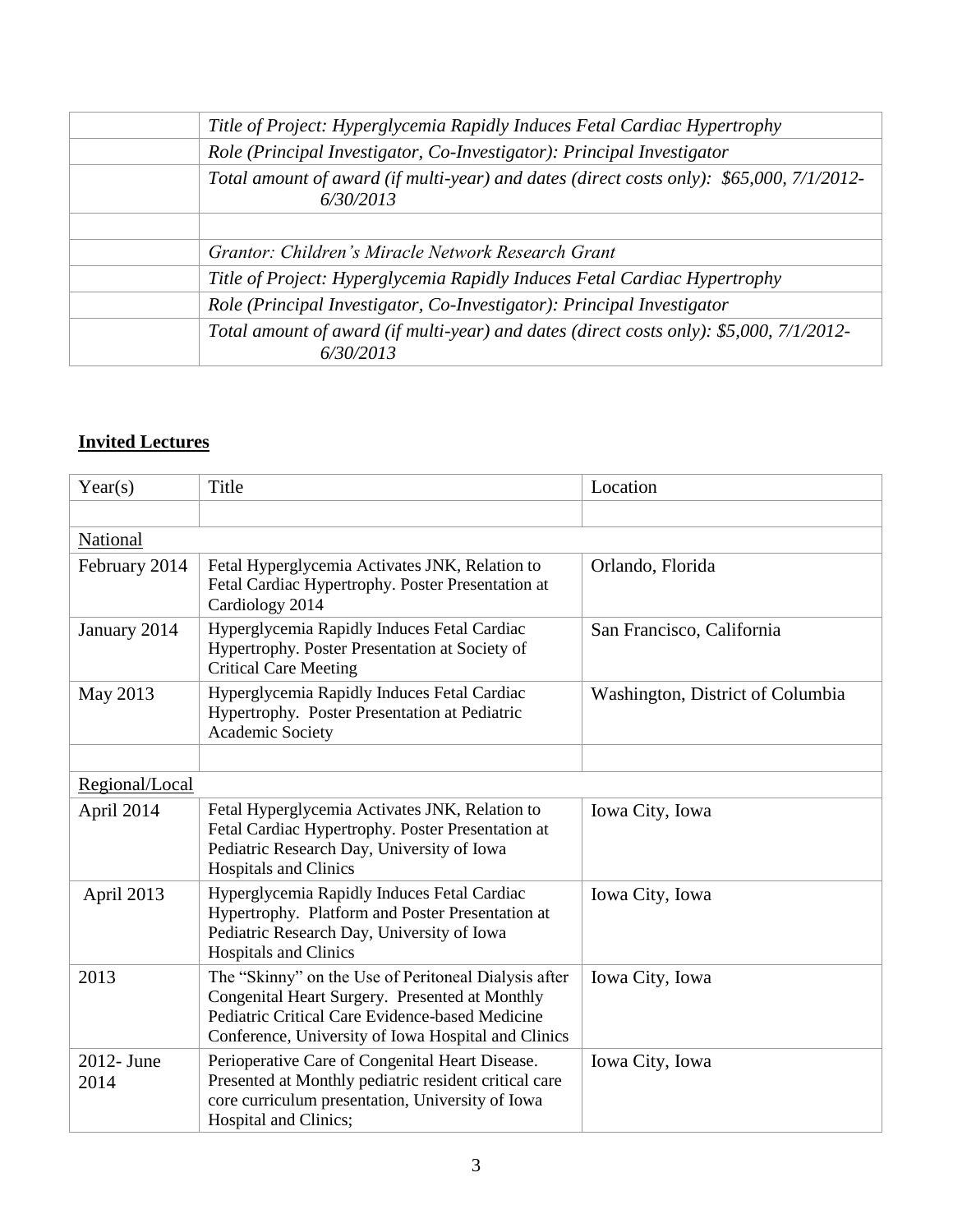| 2012- June<br>2014   | Traumatic Brain Injury. Presented at Monthly<br>pediatric resident critical care core curriculum<br>presentation, University of Iowa Hospital and<br>Clinics                                                 | Iowa City, Iowa |
|----------------------|--------------------------------------------------------------------------------------------------------------------------------------------------------------------------------------------------------------|-----------------|
| 2012- June<br>2014   | Respiratory Failure. Presented at Monthly pediatric<br>resident critical care core curriculum presentation,<br>University of Iowa Hospital and Clinics                                                       | Iowa City, Iowa |
| $2012$ -June<br>2014 | Critical Care Airway Emergency. Presented at<br>Monthly pediatric resident critical care core<br>curriculum presentation, University of Iowa Hospital<br>and Clinics                                         | Iowa City, Iowa |
| 2011- June<br>2014   | Bi-Monthly Morbidity and Mortality Conference,<br>University of Iowa Hospital and Clinics                                                                                                                    | Iowa City, Iowa |
| 2012                 | Pulmonary Atresia with Intact Ventricular Septum.<br>Presented at Pediatric Cardiac Critical Care Core<br>Curriculum, University of Iowa Hospital and Clinics                                                | Iowa City, Iowa |
| 2012                 | LVOT Obstruction, Coarctation of the Aorta and<br>Interrupted Aortic Arch. Presented at Pediatric<br>Cardiac Critical Care Core Curriculum, University<br>of Iowa Hospital and Clinics                       | Iowa City, Iowa |
| 2011 & 2012          | Cardiopulmonary Interactions. Presented at<br>Pediatric Cardiac Critical Care Core Curriculum,<br>University of Iowa Hospital and Clinics                                                                    | Iowa City, Iowa |
| 2011                 | Status Asthmaticus. Presented at Pediatric residency<br>annual case presentations, University of Iowa<br><b>Hospital and Clinics</b>                                                                         | Iowa City, Iowa |
| 2011                 | Cardiovascular Screening in College Athletes with<br>and without Electrocardiography. Presented at<br>Pediatric residency journal review presentation,<br>University of Iowa Hospital and Clinics            | Iowa City, Iowa |
| 2010                 | Tetanus. Presented at Pediatric residency annual case<br>presentation, University of Iowa Hospital and<br>Clinics                                                                                            | Iowa City, Iowa |
| 2010                 | Acute Liver Failure in a Complex Medical Situation<br>in the face of Improved Technology. Presented at<br>Pediatric residency morbidity and mortality<br>conference, University of Iowa Hospital and Clinics | Iowa City, Iowa |

## **Service to the Community**

| Year(s)   | Role                                                                                                                                                                             | Organization or institution             |
|-----------|----------------------------------------------------------------------------------------------------------------------------------------------------------------------------------|-----------------------------------------|
|           |                                                                                                                                                                                  |                                         |
| 2002-2008 | Organized 5K run/walks to benefit young adults with cancer<br>Advocated for Malignant Fibrous Histiocytoma and other<br>sarcoma research in Chicago metro area; Committee Member | Ulman Cancer Foundation,<br>Chicago, IL |
| 2003-2008 | A weekly not-for-profit medical clinic sponsored by                                                                                                                              | Community Health Clinic,                |